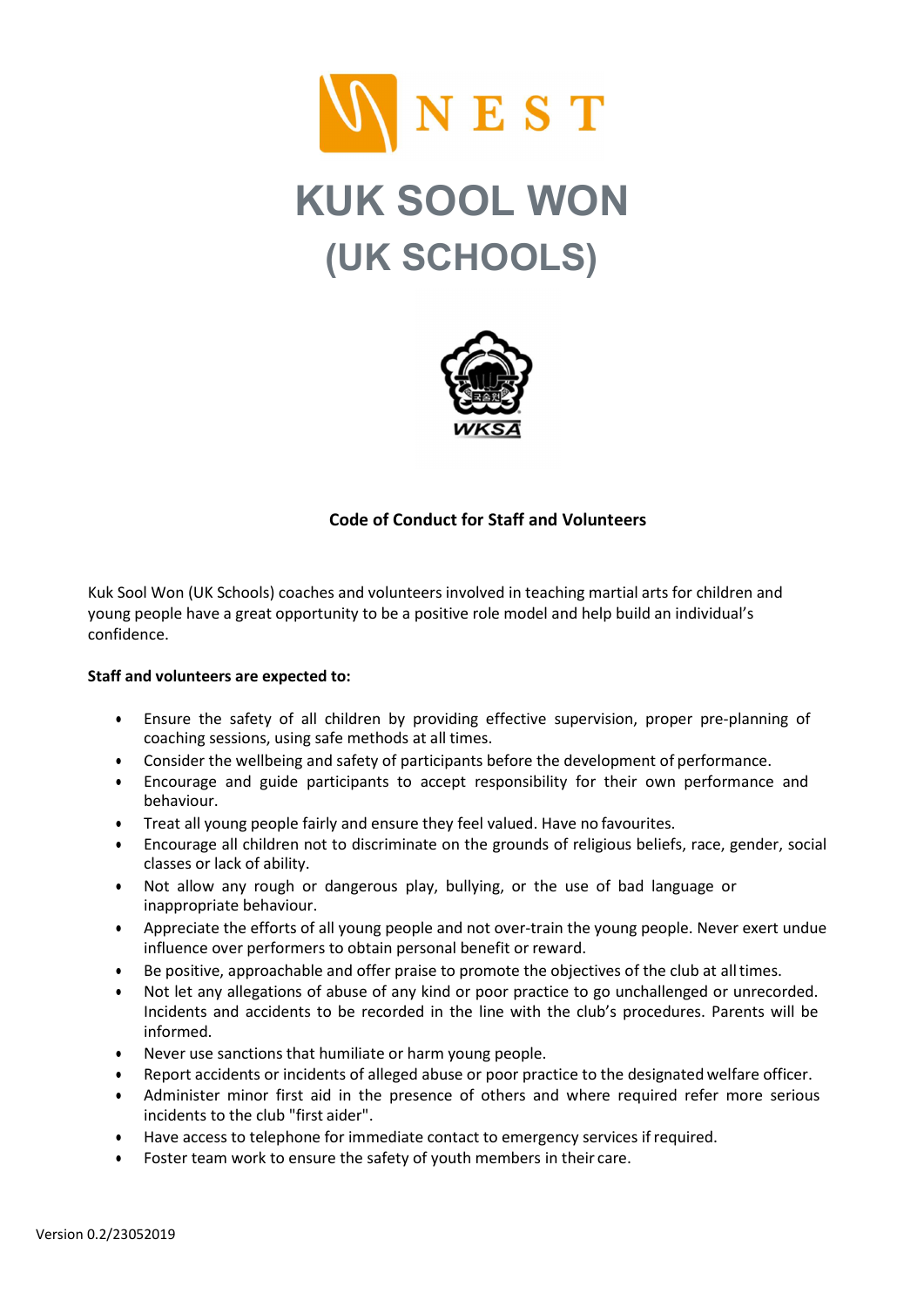- Ensure the rights and responsibilities of youth members are enforced.
- Establish and address the additional needs of disabled participants or other vulnerable groups.
- Not abuse members physically, emotionally or sexually.
- Not engage in a sexual relationship with a young person for whom they are responsible.
- Maintain confidentiality about sensitive information.
- Respect and listen to the opinions of young people.
- Take time to explain coaching techniques to ensure they are clearly understood.
- Develop an appropriate working relationship with participants, based on mutual trust and respect.
- Be a role model, displaying consistently high standard of behaviour and appearance (disciplined/committed/time keeping), remember children learn by example.
- Refrain from smoking and consumption of alcohol during club activities or coaching sessions.
- Never condone rule violations, rough play or the use of prohibited substances.
- Not spend excessive amounts of time alone with children unless there are exceptional circumstances.
- Never taking children to their home.
- Not administer First Aid involving the removal of children's clothing unless absolutely necessary and only if in the presence of others.
- Hold appropriate valid qualifications and insurance cover.
- Make the sport/activity fun.

#### Staff and volunteers have the right to:

- Access on-going training and information on all aspects of leading/managing activities for youths, particularly on Safeguarding.
- Support in the reporting of suspected abuse or poor practice.
- Access professional support services.
- Fair and equitable treatment by the governing body/club.
- Be protected from abuse by children/youths, other adult members and parents.
- Not to be left vulnerable when working with children.

Any minor misdemeanours and general misbehaviour will be dealt with immediately and reported verbally to the designated person. Serious or persistent breach of the code will result in disciplinary action and could lead to dismissal from the club/sport.

Dismissals can be appealed by the coach/volunteer with final decisions taken by the club committee or referred to the governing body depending on the disciplinary procedures within the school/governing body.

#### Emergency action and first aid

All coaches, leaders and members should be prepared with an action plan in the event of an emergency and be aware of our First Aid Procedures.

| This will include: |                                                 |  |
|--------------------|-------------------------------------------------|--|
|                    | Access to First Aid equipment                   |  |
|                    | Telephone contact if the participant is a minor |  |
|                    | Telephone contact to the Emergency Services     |  |

### Clubs should also contact their own governing body to ensure they incorporate their own specific guidelines.